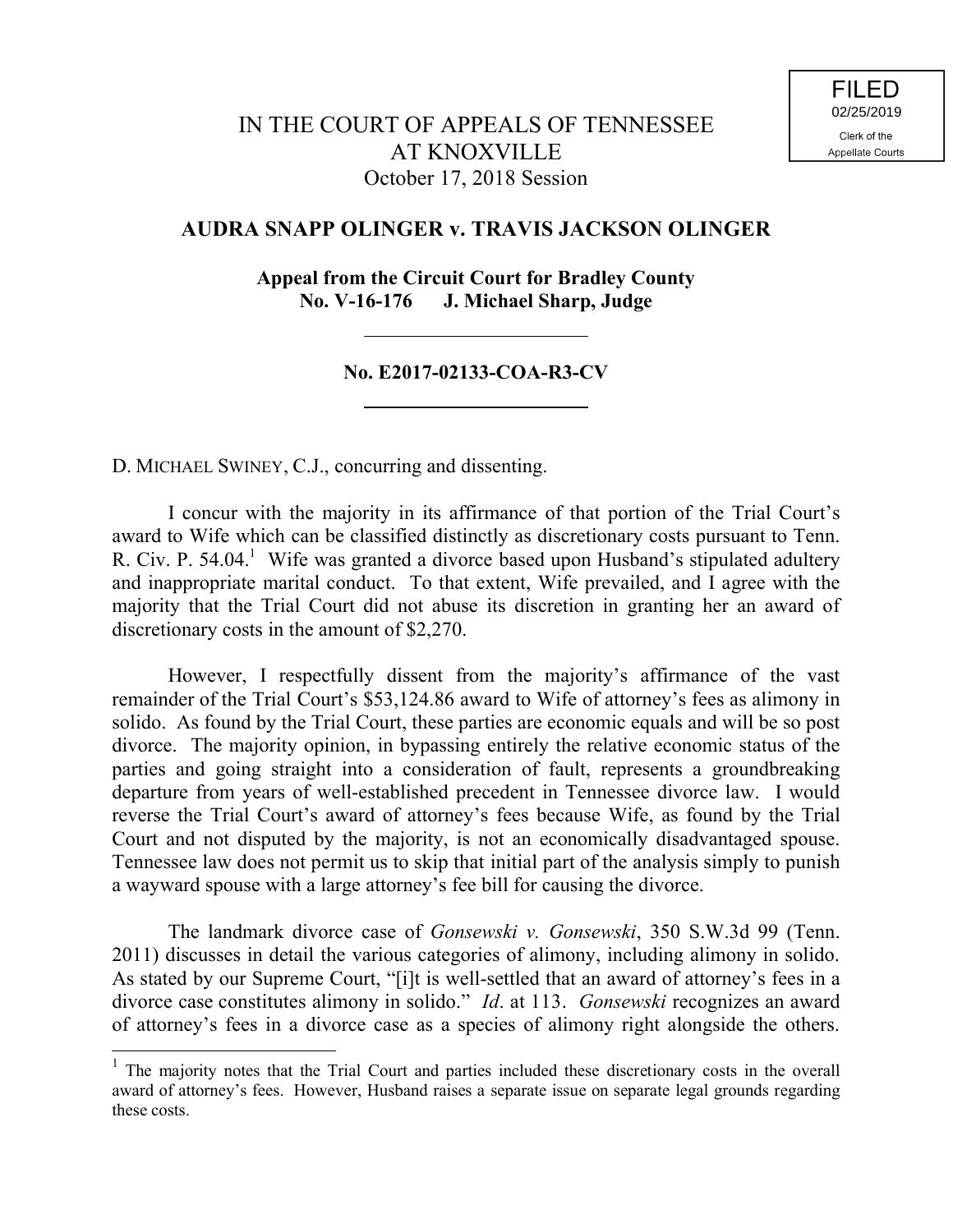"As with any alimony award, in deciding whether to award attorney's fees as alimony in solido, the trial court should consider the factors enumerated in Tennessee Code Annotated section 36-5-121(i)." *Id*. In addition, our Supreme Court made it abundantly clear that the economic status of both spouses is of foremost relevance in considering an award of attorney's fees. "[W]here the spouse seeking such an award has demonstrated that he or she is financially unable to procure counsel, and where the other spouse has the ability to pay, the court may properly grant an award of attorney's fees as alimony." *Id*. As with any award of alimony, "the two [factors] that are considered the most important are the *disadvantaged spouse's* need and the obligor spouse's ability to pay." *Id*. at 110 (quoting *Riggs v. Riggs*, 250 S.W.3d 453, 457 (Tenn. Ct. App. 2007)) (emphasis added).

In *Gonsewski*, our Supreme Court concluded that the trial court acted within its discretion in denying either party attorney's fees. In so doing, our Supreme Court discussed as follows:

Under the facts of this case, we have determined that the award of attorney's fees as alimony in solido was unwarranted. At the time of the divorce, Wife had been steadily employed for more than 16 years with the same employer, was earning an annual salary of at least \$72,000, and was working in the field of information technology. Moreover, she had a college education, received more of the marital estate than Husband and, as far as this record shows, is physically and mentally healthy. The record contains nothing to suggest that Wife was unable to secure counsel, either at trial or on appeal, but for an award of attorney's fees.

Furthermore, the procedural history of this case militates against an award of attorney's fees and expenses. Once the divorce proceeding was underway, both parties filed papers with the trial court accusing the other of harassing behavior...

## *Gonsewski*, 350 S.W.3d at 113.

As shown above, our Supreme Court's first inquiry was into the parties' relative economic status. Several alimony cases by the Tennessee Court of Appeals demonstrate this approach as well.

In *Whitley v. Whitley*, No. E2008-00977-COA-R3-CV, 2009 WL 2242682 (Tenn. Ct. App. July 28, 2009), *no appl. perm. appeal filed*, this Court concluded that a trial court abused its discretion by failing to grant an award of attorney's fees to wife. We stated, in part: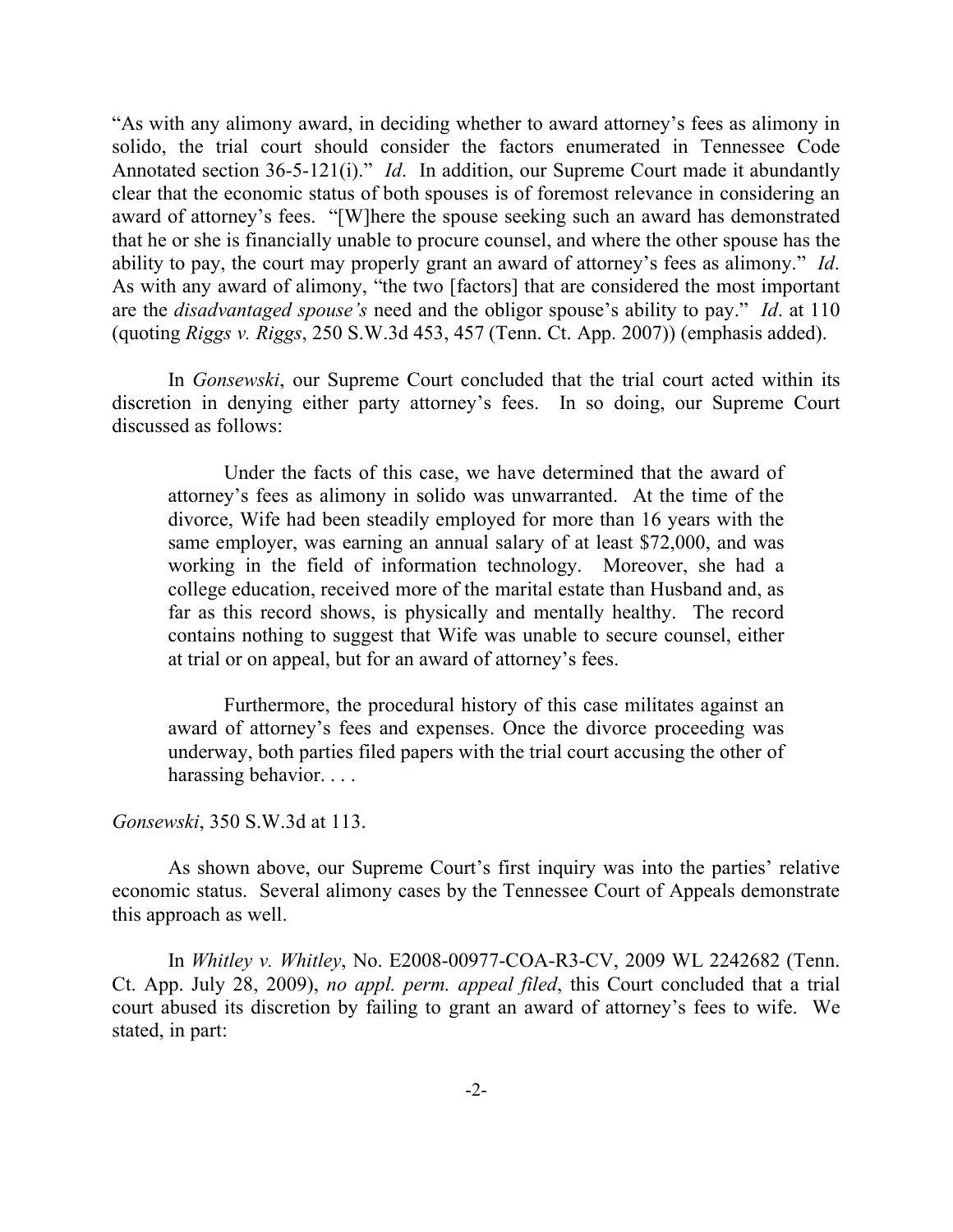We address two of Wife's four issues in this section-the award of fees and expenses to Husband and the court's decision to deny such an award to Wife. We first address the award to Husband of fees and expenses in the sum of \$16,759. The evidence preponderates against this award. The proof clearly shows that Wife does not have the funds to pay Husband's fees and expenses. *Hunter v. Hunter*, M2002-02560-COA-R3- CV, 2005 WL 1469465 at \*11 (Tenn. Ct. App. M.S., filed June 21, 2005). The trial court abused its discretion in awarding fees and expenses against Wife.

The court also abused its discretion in refusing to award fees to Wife. It is clear that she is economically disadvantaged *vis a vis* Husband. During the marriage and up to the time of the divorce, Husband earned significantly more than Wife. Wife's award of separate and marital property pales in comparison to that of Husband. She has a demonstrated need for this species of alimony *in solido* and Husband has the ability to pay.

*Whitley*, 2009 WL 2242682, at \*5 (footnotes omitted).

In *Hernandez v. Hernandez*, No. E2012-02056-COA-R3-CV, 2013 WL 5436752 (Tenn. Ct. App. Sept. 27, 2013), *no appl. perm. appeal filed*, this Court again articulated the centrality of relative economic advantage when considering an award of attorney's fees. We stated, as relevant:

The evidence does not preponderate against the trial court's finding that wife is unable to pay her attorney's fees without depleting her already meager resources. We consequently affirm the judgment of the trial court awarding wife \$4,000 as alimony in solido to pay part of her attorney's fees. Given husband's earning capacity and his receipt of a share of the net proceeds from the sale of the parties' home, and wife's relative disadvantaged economic situation, we find this award appropriate.

*Hernandez*, 2013 WL 5436752, at \*8.<sup>2</sup>

l

In the more recent *Sibley* case, we stated flat out that "Wife's award of attorney's fees constitute an award of alimony *in solido*, and this Court has held that 'a trial court

<sup>2</sup> My respected colleague, the author of the majority opinion in the present case, authored *Whitley* and *Hernandez* as well. Needless to say, I believe he was nearer the mark in his analysis in those earlier cases. In those cases, a party's economic disadvantage was the initial and paramount focus of the court's reasoning.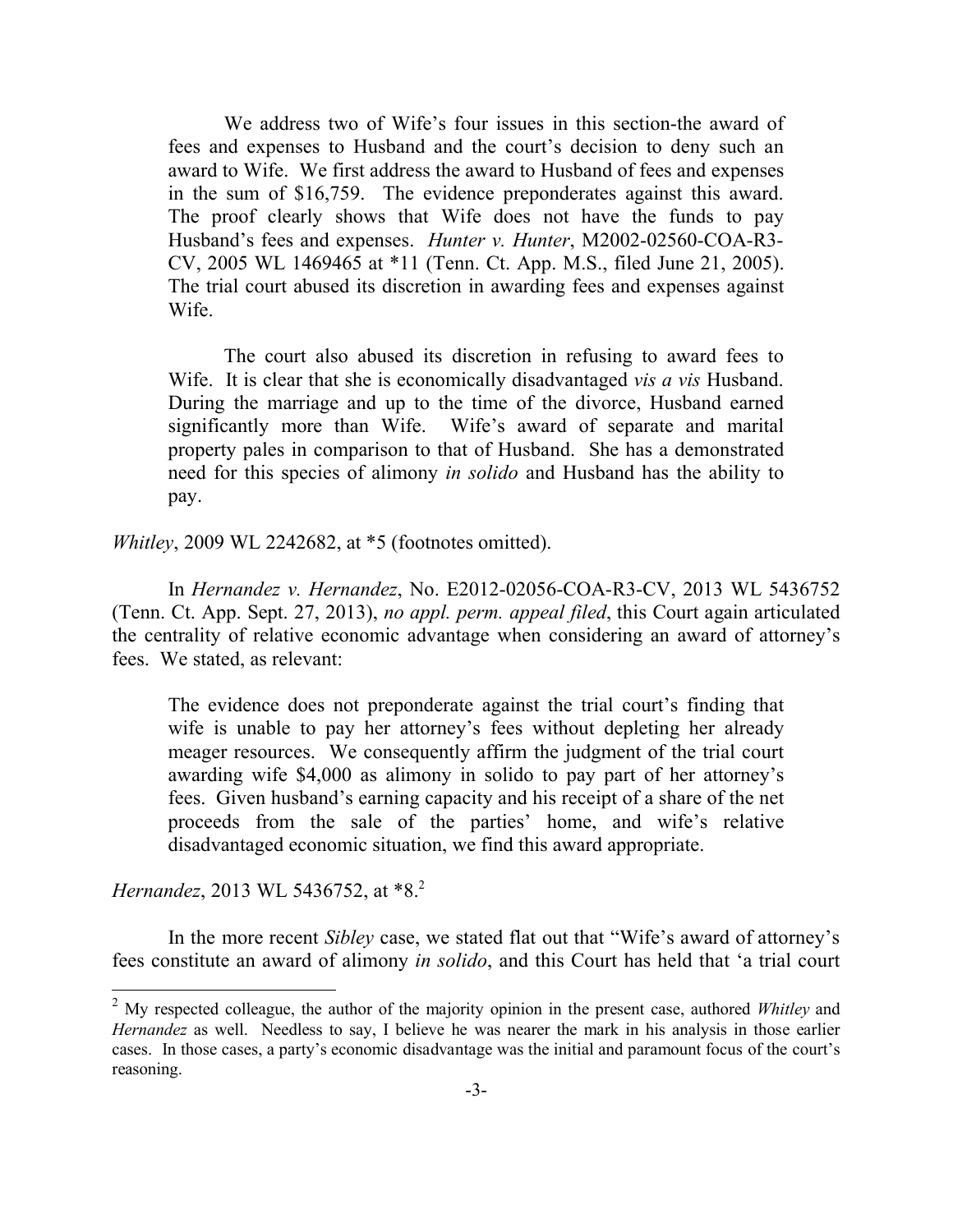considering a request for attorney's fees must consider the factors contained in Tennessee Code Annotated  $\S$  36-5-121(i), with the most important factors being the need of the economically disadvantaged spouse and the ability of the obligor spouse to pay.' " *Sibley v. Sibley*, No. M2015-01795-COA-R3-CV, 2017 WL 2297652, at \*5 (Tenn. Ct. App. May 25, 2017), *no appl. perm. appeal filed* (quoting *Watson v. Watson*, 309 S.W.3d 483, 501 (Tenn. Ct. App. 2009)).

While these cases have their unique facts and circumstances, the governing principle is precisely the same. Time and time again, courts have emphasized the necessity of weighing the relative economic status of the parties in a divorce before making an award of alimony, including an award of attorney's fees as alimony in solido. I am aware of no legislative or judicial development in the interim that has changed that settled law. The majority's position that an economically equal or, for that matter, even advantaged spouse may be awarded attorney's fees as alimony in solido if the other spouse's behavior was sufficiently objectionable flouts longstanding precedent and the applicable statutes.

Our legislature has spoken quite clearly on this. "(3) Where there is relative economic disadvantage and rehabilitation is not feasible, in consideration of all relevant factors, including those set out in subsection (i) [these factors include fault, need, and ability to pay relied upon by the majority], the court may grant an order for payment of support and maintenance on a long-term basis or until death or remarriage of the recipient, except as otherwise provided in subdivision  $(f)(2)(B)$ . . . (5) Alimony in solido may be awarded in lieu of or in addition to any other alimony award, in order to provide support, including attorney fees, where appropriate." Tenn. Code Ann.  $\S 36-5-121(d)(3)$ and (5) (2017). Under the controlling statutes and the case law, including *Gonsewski,* interpreting those statutes, the initial question is whether one spouse is economically disadvantaged, and only if the answer is yes do you need next consider those statutory factors relied upon by the majority.

I turn now to the present case, where Wife is not an economically disadvantaged spouse. Certainly, the Trial Court made no such determination that she is. On the contrary, the Trial Court found: "[B]oth of these parties will leave the marriage with essentially equal assets, both tangible and intangible. The court finds that given their incomes, both parties will have a similar ability to maintain the same standard of living, one with the other." The majority takes no issue with this finding by the Trial Court, and neither do I. Given this finding by the Trial Court, Husband is no more capable than Wife of paying nearly \$50,000 in attorney's fees, and this is especially so given that he is responsible for his own attorney's fees. A punitive approach to alimony is not in keeping with Tennessee law on spousal support, which starts with the question of whether either spouse is an economically disadvantaged spouse. If and only if Wife is economically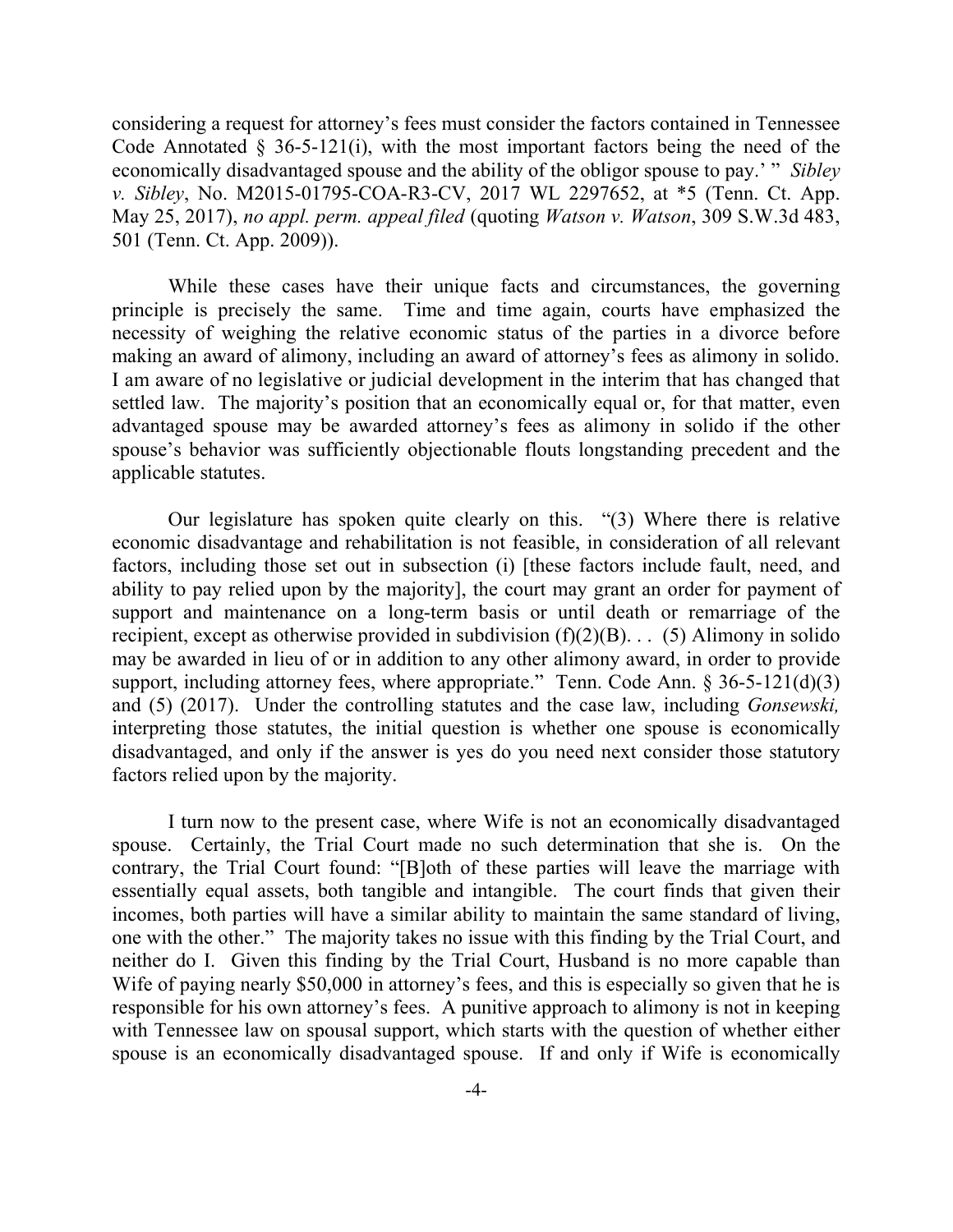disadvantaged does Wife's need and Husband's ability to pay become the most significant factors. As found by the Trial Court, these parties are substantially equal in their post-divorce economic circumstances. Based upon the record on appeal, there is insufficient evidence for a finding that, but for an award of alimony, Wife will be at an economic disadvantage relative to Husband moving forward. The Trial Court found the contrary, the evidence supports this finding, and the majority does not find the Trial Court erred in making this finding.

Another recurring point of emphasis by the Trial Court and the majority in this case is Wife's parents' record of gifting large sums of money to the marriage. The Trial Court concluded that Husband should shoulder the burden for Wife's attorney's fees rather than Wife's parents. I, again, disagree with the Trial Court. Husband cannot be penalized nor Wife rewarded for the generosity of Wife's parents. These, after all, were gifts, not loans, as found specifically by the Trial Court.

Throughout this case, Wife has argued that Husband was shiftless and could not hold a job for long. The majority seems to regard this, if true, as a factor in favor of awarding Wife her attorney's fees. It, however, cannot cut both ways. If Wife is the consistent worker and Husband somehow cannot hold his own job-wise, that would be an additional consideration against an award of attorney's fees to Wife because Husband might well be the economically disadvantaged spouse given his history of a lack of economic success. The majority would have Husband on the hook for approximately ten years of payments on Wife's attorney's fees, when he is, at most, no better able to pay them than Wife.

While alimony determinations fall within the sound discretion of a trial court, a trial court's discretion is bounded by applicable law and the facts of the case. That is why we have a term like "abuse of discretion," and the majority correctly sets forth our standard of review as to abuse of discretion. A trial court, however, may improperly exercise its discretion at times. Our role in reviewing discretionary decisions is highly deferential but not absolutely so. In 1987, during the Iran-Contra hearings, Lieutenant Colonel Oliver North's lawyer Brendan V. Sullivan, Jr. declared he was not there to be a mere "potted plant." Likewise, that a decision falls within the ambit of a trial court's discretion does not render us mere potted plants when it comes to our responsibility to review that decision.

Here, the Trial Court found that Husband and Wife are economic equals post divorce, but then proceeded to ignore its finding and instead render an essentially punitive award of attorney's fees against Husband for his loutish behavior during the marriage and for the parties' habit of relying upon Wife's parents for aid. In short, the Trial Court awarded alimony to a non-economically disadvantaged spouse. In so doing,